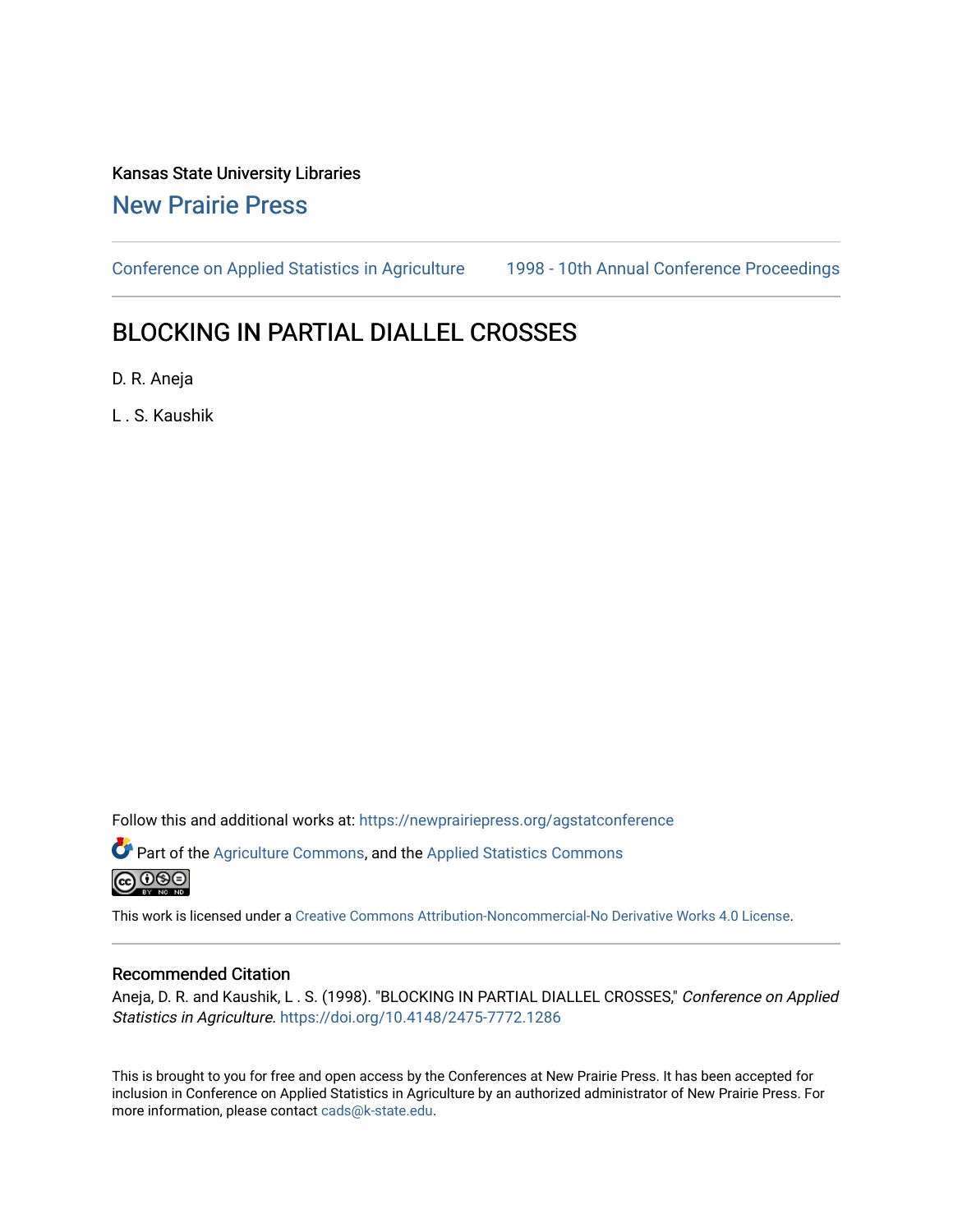## BLOCKING IN PARTIAL DIALLEL CROSSES

#### D. R. Aneja and L . S. Kaushik c.C.S, Haryana Agricultural University, Hisar (Haryana) -India.

#### ABSTRACT

Generally the parents are included in the experimental material for combining ability analysis for comparing the performance of crosses with parents and also for calculating heterosis. But unfortunately the parents are ignored for combining ability analysis because of non-availability of analysis procedure. Method of analysis of partial diallel crosses in incomplete blocks for the method -2 of Griffing (1956) has been given.

Key words: Partially Balanced Incomplete Block Design, Mating and Environmental Design, partial dialled cross, dual design, n-ary design.

#### 1. Introduction:

Diallel cross experiments consisting of all possible single crosses are conducted in plant and animal breeding experiments to estimate combining abilities of lines and variance components required for genetical investigations. These experiments whether Complete Diallel Cross (CDC) or Partial Diallel Cross (PDC) have been evaluated using Completely Randomized Design (CRD) or Randomized Block Design (RBD) . In most of the cases however, the number of crosses becomes large enough to be included in one single homogeneous block of RBD . It is for this reason that the need of evaluating the PDC in Incomplete Block Design (IBD) was felt by Agarwal and Das (1990) , Givecha and Ghosh (1994) and Singh and Hinkelmann (1995) .

Work done on PDC mostly pertains to Method -4 of Griffing (1956) , wherein parents and reciprocals are ignored. But in actual practice, parents are also included in the experimental material for comparing the performance of crosses with parents and for the calculation of heterosis etc. , but are ignored for combining ability analysis, - a practice which is not free from objection. So to remove these objections on the one hand and to meet the requirement of breeders on the other hand Kaushik and Puri (1985), for the first time, gave the analysis of PDC by including the parents in the sampled crosses. Singh and Hinkelmann (1995) have shown how the same Partially Balanced Incomplete Block Design (PBIB) can be used both for constructing the mating design (the PDC ) and the environmental design to evaluate the crosses of the PDC. It is proposed to show in this paper how the dual design, if used, as an environmental design, is also helpful for evaluating the crosses of the PDC pertaining to Method -2 of Griffing (1956) .

### 2. Construction

It is well known that there exists a relationship between complete diallel crosses (CDC) and Balanced Incomplete Block Design (BIBD) and between partial diallel crosses (PDC ) and PBIB designs with two plot blocks. So for the sake of completeness, we define an association scheme and then a PBIB design.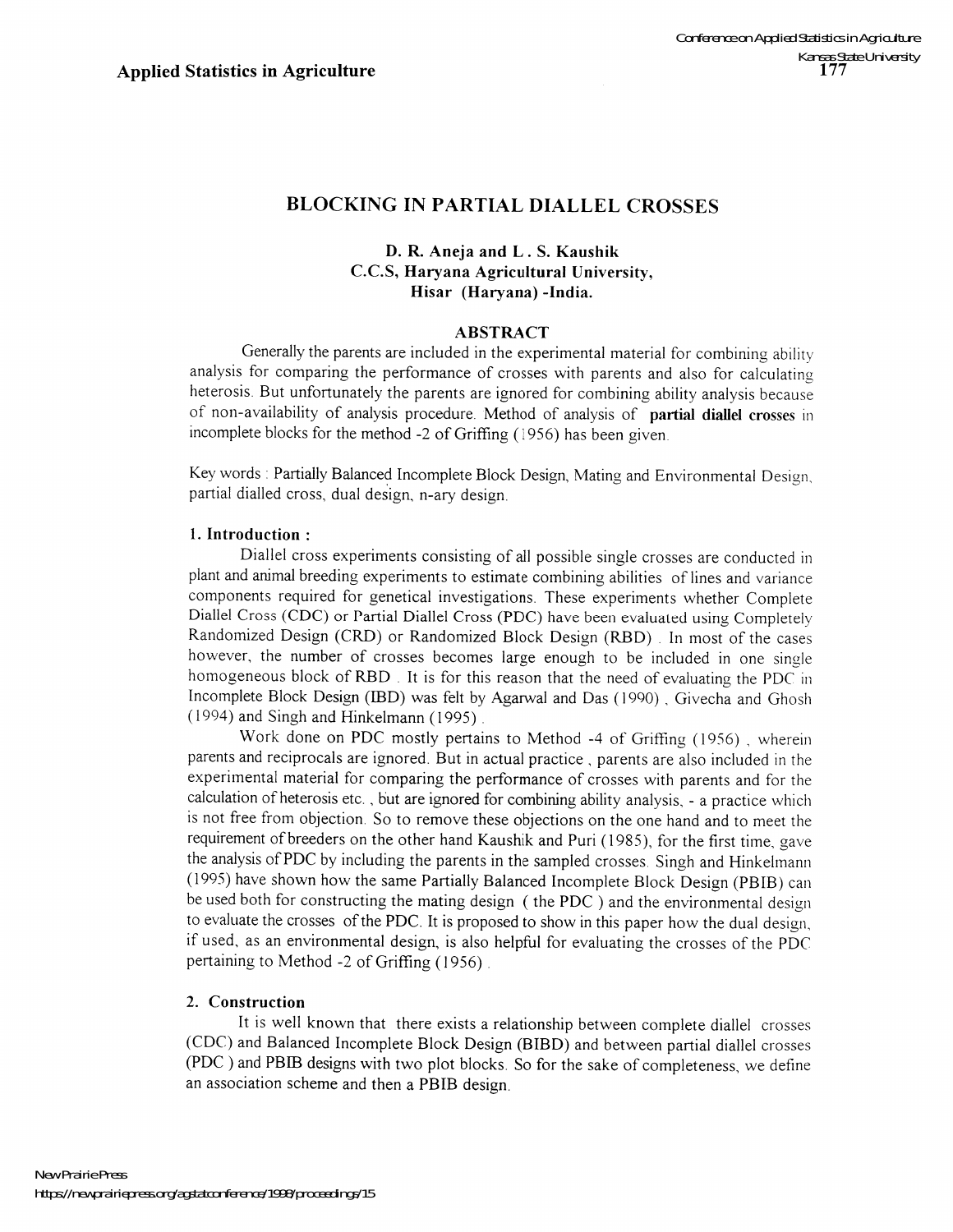#### **Definition 1:** Association Scheme

Given 'v' symbols (treatments) 1,2,...v, a relation satisfying the following conditions is said to be an association scheme with 'm' classes.

- (i) Any two treatments are either first or second, ..... or m-th associates, the relation of association being symmetrical: i.e if a treatment  $\alpha$  is i-th associate of  $\beta$ , then  $\beta$  is also i-th associate of  $\alpha$ .
- (ii) Each treatment  $\alpha$  has  $n_i$  i-th associates, the number  $n_i$  being independent of  $\alpha$
- (iii) If any two treatments  $\alpha$  and  $\beta$  are i-th associates, then the numbers of treatments that are j-th associates of  $\alpha$  and k-th associate of  $\beta$ , is  $p_{jk}$ <sup>i</sup> and is independent of the pair of i-th associates  $\alpha$  and  $\beta$ .

Given any association scheme for the 'v' treatments, we can define a PBIB design as follows:

#### **Definition 2** : PBIB design

Given an association scheme with 'm' classes, we can have a PBIB design if the 'v' treatments are arranged into 'b' sets (blocks) each of size  $k \leq v$ ) such that

- (i) Every treatment occurs at most once in a set.
- (ii) Every treatment occurs in exactly 'r' blocks.
- (iii) If two treatments  $\alpha$  and  $\beta$  are i-th associates, then they occur together in  $\lambda_i$  blocks, the number  $\lambda_i$  being independent of the particular pair of i-th associates,  $\alpha$  and  $\beta$ .

Based on different association schemes, PBIB designs are classified into (a) group divisible designs (b) triangular designs (c) latin square type (d) cyclic designs, etc.

#### **Definition 3** : Triangular PBIB Design

A PBIB design with two associate classes is said to be triangular if the number of treatments, v  $= n(n-1)/2$  and the association scheme is an array of n rows and n columns with the following properties:

- (i) The positions in the principal diagonal are left blank.
- (ii) The  $n(n-1)/2$  position above the principal diagonal are filled by the numbers  $1, 2...$   $n(n-1)/2$ , corresponding to the treatments.
- (iii) The  $n(n-1)/2$  position below the principal diagonal are filled so that the array is symmetrical about the principal diagonal.
- (iv) For any treatment 'i' the first associates are those that occur in the same row or in the same column as i.

We shall illustrate the construction of the design with the help of an example: Consider an association scheme for a triangular PBIB design with,  $v=6$ 

| $\mathbf{x}$   |              | 2            | $\mathfrak{Z}$ |
|----------------|--------------|--------------|----------------|
| $\mathbf{1}$   | $\mathbf{x}$ | 4            | 5 <sup>1</sup> |
| $\overline{2}$ | 4            | $\mathbf{X}$ | 6              |
| $\mathfrak{Z}$ | 5.           | 6            | $\mathbf{X}$   |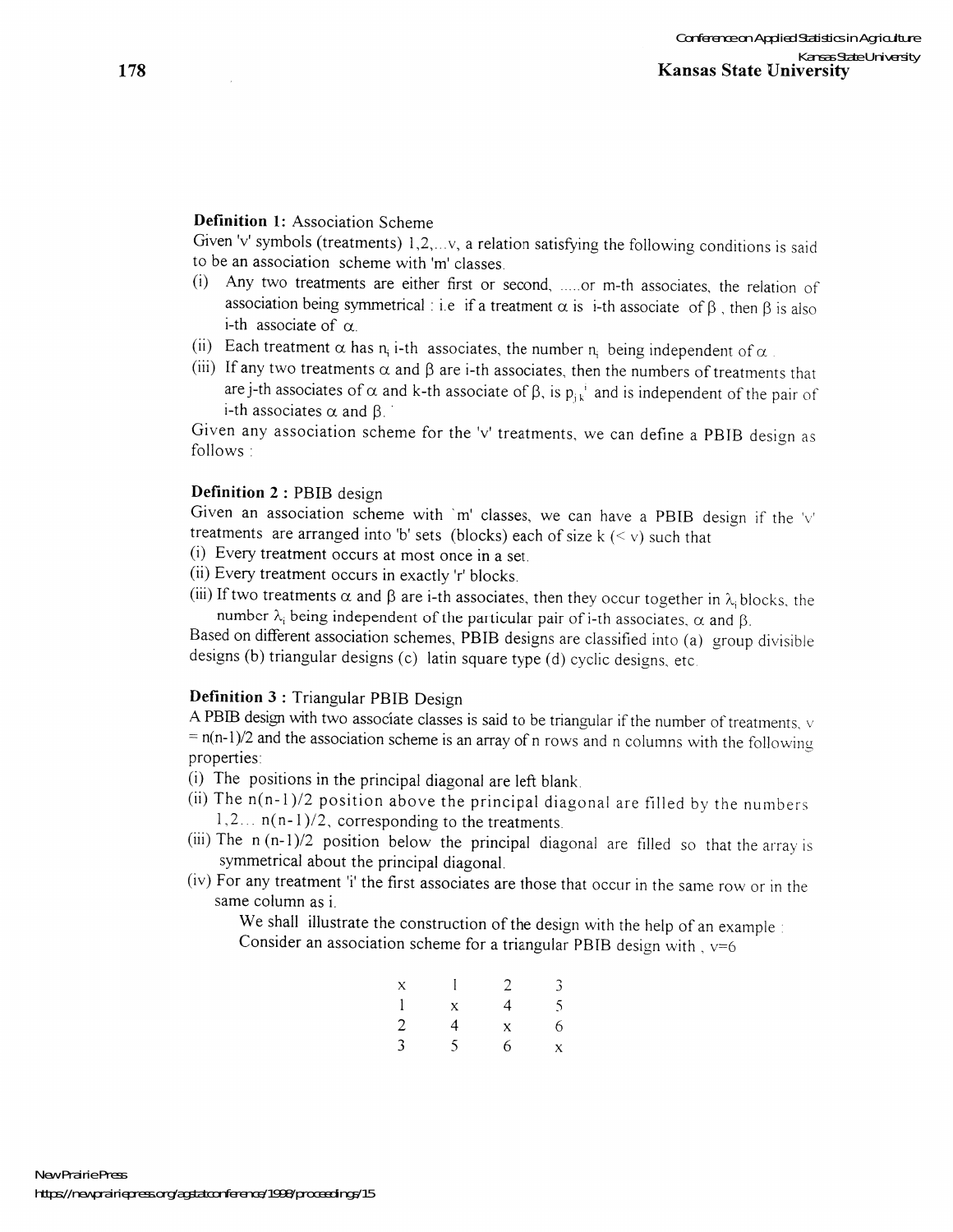|           | The first and second associates of this scheme are |                |
|-----------|----------------------------------------------------|----------------|
| Treatment | 1st Associates                                     | 2nd Associates |
|           | 2,3,4,5                                            | 6              |
| 2         | 1,3,4,6                                            | 5              |
| 3         | 1,2,5,6                                            | 4              |
| 4         | 1,2,5,6                                            | 3              |
| 5         | 1,3,4,6                                            | 2              |
| 6         | 2,3,4,5                                            |                |
| Taking    | $\lambda_1 = 1$ and $\lambda_2 = 0$                |                |

where  $\lambda_1(\lambda_2)$  is the number of times two treatments which are first (2nd) associates, occur together in a block;

the incidence matrix N of the corresponding PBIB design with block size,  $k=2$ ; number of blocks,  $b=12$ ; and number of replications,  $r=4$ , is given by,

| N |  |  |  |  |  | $\left[ \begin{array}{cccccccccccc} 1 & 1 & 1 & 1 & 0 & 0 & 0 & 0 & 0 & 0 & 0 & 0 & 0 \\ 1 & 0 & 0 & 0 & 1 & 1 & 1 & 0 & 0 & 0 & 0 & 0 \\ 0 & 1 & 0 & 0 & 1 & 0 & 0 & 1 & 1 & 0 & 0 & 0 \\ 0 & 0 & 1 & 0 & 0 & 1 & 0 & 0 & 0 & 1 & 1 & 0 \\ 0 & 0 & 0 & 1 & 0 & 0 & 0 & 1 & 0 & 1 & 0 & 1 \\ 0 & 0 & 0 & 0 & 0 & 0 & 1 & 0 & $ |  |
|---|--|--|--|--|--|--------------------------------------------------------------------------------------------------------------------------------------------------------------------------------------------------------------------------------------------------------------------------------------------------------------------------------|--|
|   |  |  |  |  |  |                                                                                                                                                                                                                                                                                                                                |  |
|   |  |  |  |  |  |                                                                                                                                                                                                                                                                                                                                |  |
|   |  |  |  |  |  |                                                                                                                                                                                                                                                                                                                                |  |
|   |  |  |  |  |  |                                                                                                                                                                                                                                                                                                                                |  |
|   |  |  |  |  |  |                                                                                                                                                                                                                                                                                                                                |  |

Or 
$$
N = (n_{ij})
$$
  $n_{ij} =$  Indicate the number of times i-th treatment  
occurs in j-th block and  $n_{ij} = 0, 1$ 

and this N is also the incidence matrix of the PDC involving 6 parents with sampled crosses as follows

| $1x2$ , $1x3$ , $1x4$ , $1x5$ , $2x3$ , $2x4$ |  |  |
|-----------------------------------------------|--|--|
| $2x6$ , $3x5$ , $3x6$ , $4x5$ , $4x6$ , $5x6$ |  |  |

Now in addition to the first associates each line is crossed to its Zeroth associate as well where 0-th associate is the line itself, then we get design  $D_1$  (say). Clearly number of sampled crosses in this design will be p  $(n_1/2 + 1)$  or p  $(s/2 + 1)$  where 'n<sub>1</sub>' is the number of first associates and 's' is the number of lines each line is crossed with. So each line will occur (s+2) times. The incidence matrix of this design will be obtained by supplementing with the blocks  $(1,1)$ ,  $(2,2)$  ......  $(p,p)$ . Hence incidence matrix  $N^*$  is given by: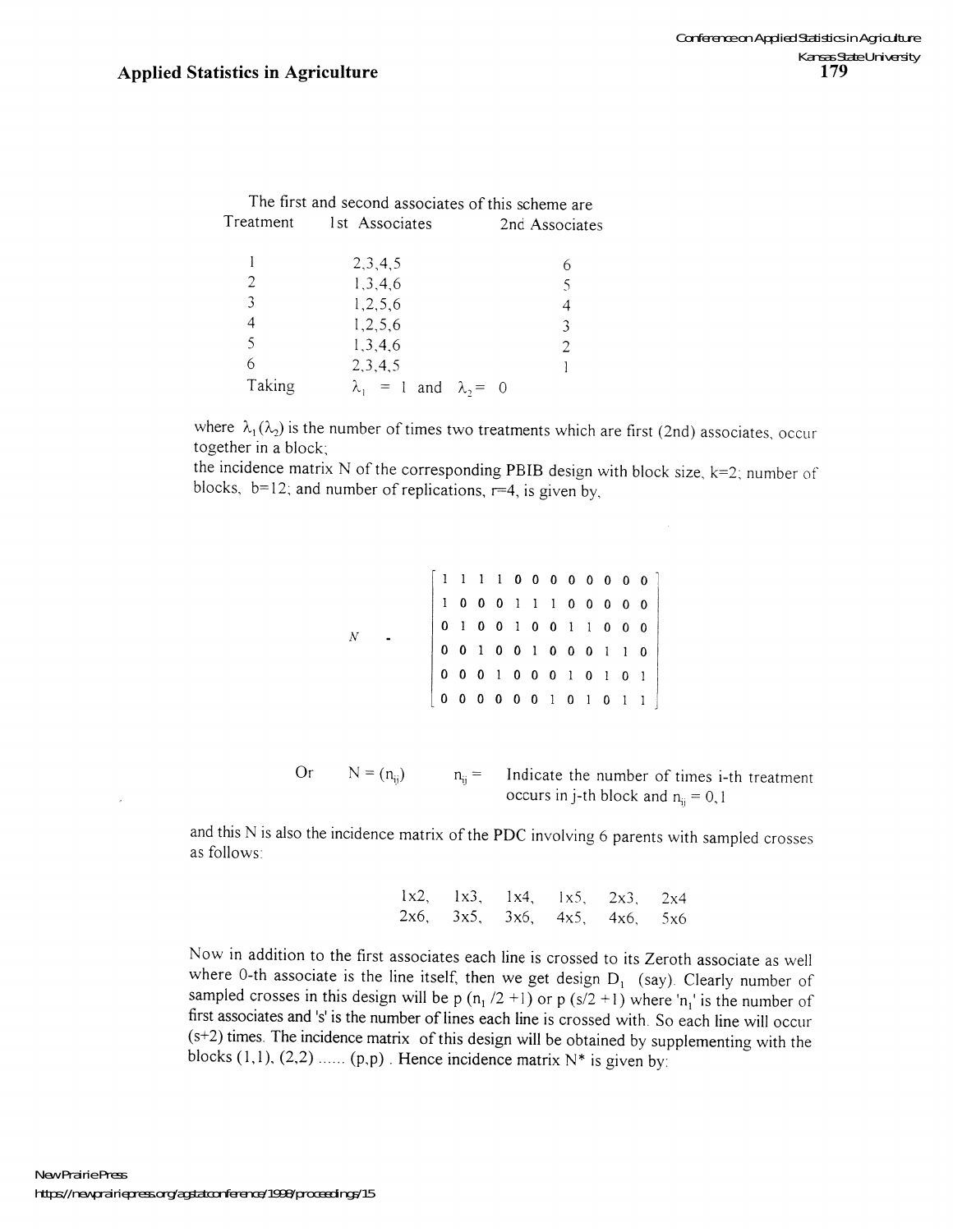*N·*  1 1 1 1 0 000 0 0 002 0 0 0 0 0 1 0 0 0 1 1 1 0 0 0 0 0 0 2 0 0 0 0 000 1 001 1 0 0 0 0 0 2 000 o 0 1 0 0 I 000 I I 0 0 0 0 2 0 0 000 I 000 0 I 0 o 0 0 0 0 0 0 I 0  $0 \t0 \t0 \t0 \t2 \t0$ 0 0 0 0 0 2

Now we have  $n_c = p (s+2) / 2$  crosses and these are to be evaluated in some IBD or environmental design - the design to be used to evaluate the crosses in environmental conditions. Theoretically speaking these sampled crosses can be accommodated in any incomplete block design in which number of treatments is  $p(s+2)/2$ , i.e same as the number of blocks in design  $D_1$ . Specifically we can use dual of the design  $D_1$  as IBD for PDC pertaining to method-2 of Griffing (1956). Parameters of this design are  $v = n_c$ ,  $b = v = p$ and  $k = r+1$ 

The resultant design happens to be a Partially Balanced n-ary design as defined by Tocher (1952). So it can be analysed with the help of PBIBD

The design layout for the above example is as follow:

| Block No.      | Crosses |  |  |                                               |  |  |  |  |
|----------------|---------|--|--|-----------------------------------------------|--|--|--|--|
|                |         |  |  | $1x1$ $1x2$ $1x3$ $1x4$ $1x5$                 |  |  |  |  |
| $\overline{2}$ |         |  |  | $1x2 \quad 2x2 \quad 2x3 \quad 2x4 \quad 2x6$ |  |  |  |  |
| $\mathcal{F}$  |         |  |  | $1x3$ $2x3$ $3x3$ $3x5$ $3x6$                 |  |  |  |  |
| 4              |         |  |  | $1x4$ 2x4 4x4 4x5 4x6                         |  |  |  |  |
| $\zeta$        |         |  |  | $1x5$ $3x5$ $4x5$ $5x5$ $5x6$                 |  |  |  |  |
| 6              |         |  |  | $2x6$ $3x6$ $4x6$ $5x6$ $6x6$                 |  |  |  |  |

Simply put all those crosses in the same block having some common parent

#### 3. **Model and Estimation:**

We take the following fixed effect model for data in PDC,

$$
Y_{ijl} = \mu + g_i + g_j + g_l + e_{ijl}
$$
  
\n $i \le j ; i, j = 1, 2, ..., p; \qquad l = 1, 2, ..., b.$  (3.1)

where  $Y_{ijl}$  is the yield of the cross involving the lines i and j in the I-th block of the design,  $g_i$  ( $g_j$ ) refers to the general combining ability (gca) of line i (i = 1, 2 ... p),  $\beta_1$  is the I-th block effect and e<sub>ijl</sub> is the residual error effect comprising of specific combining ability and the experimental error assumed to be distributed as N  $(0, \sigma^2)$  The parameters of the model are estimated by the least square theory of estimation and with the usual restrictions  $\Sigma g_i$ = 0,  $\Sigma \beta_1 = 0$ , the normal equations for gca and block effects are as follows: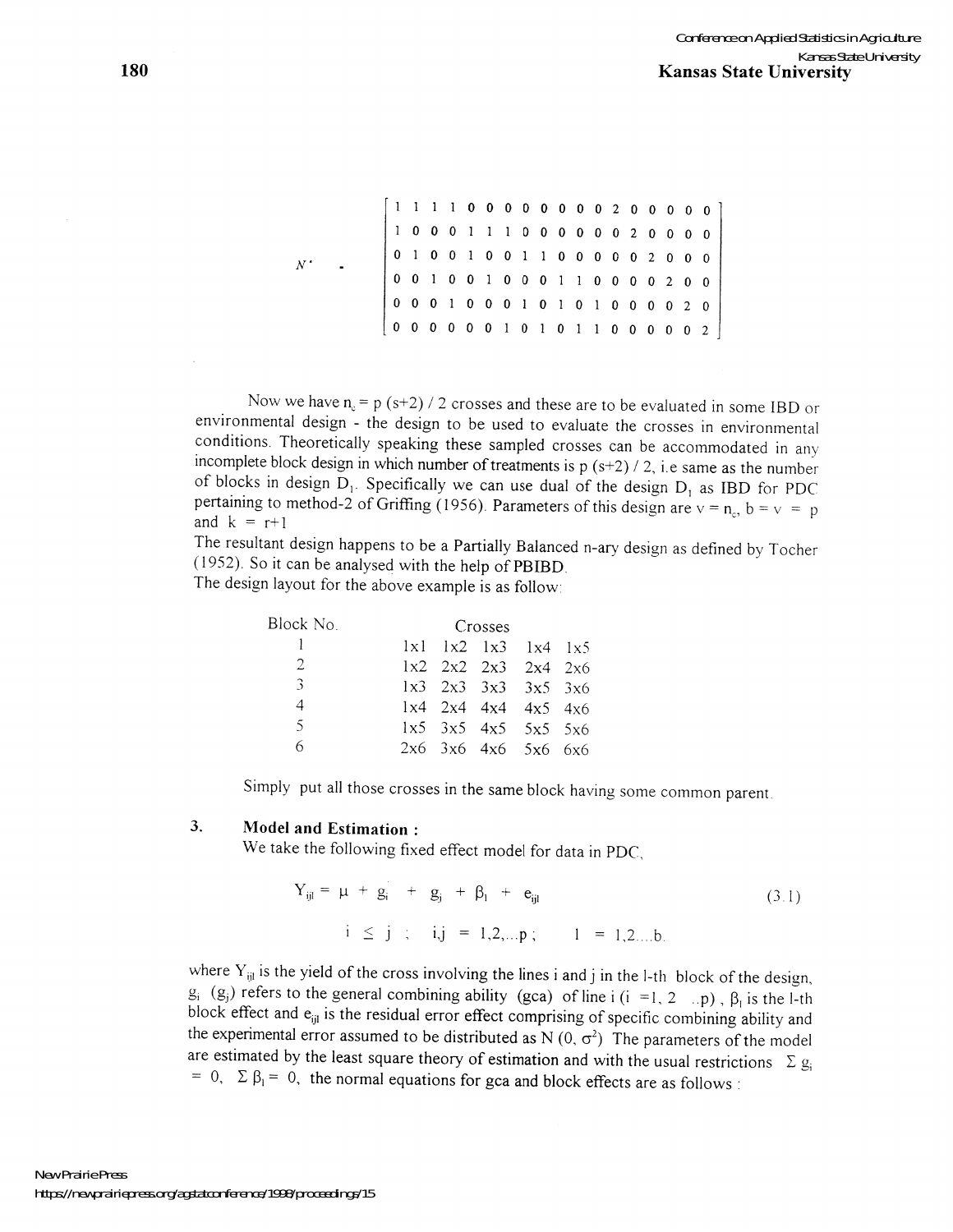$$
Y_{i.} = 2(s+1) \mu + 2(s+1) g_i + 2 S_1 (g) + \Sigma n_i \beta_i
$$
 (3.2)

$$
B_{1} = (s+1) \mu + (s+1) \beta_{1} \sum n_{ij} g_{i}
$$
 (3.3)

where  $Y_i$  is the yield of all those crosses where the i-th line is one of the parents,  $B_i$  is the yield of the crosses in the l-th block ,  $S_1(g_i)$  is the sum of gca effects of lines which are first associates to the i-th line in the PBIB (mating design),  $B<sub>1</sub>$  is the effect due to l-th block and  $n_{ii}$  is the frequency of i-th line in l-th block.

From equations (3.2) and (3.3) , after solving, we get the following reduced normal equations for  $g_i$  's :

$$
[2(s+1) - \Delta/s + 1] g_i + (2 - \pi_1/s + 1) S_1 (g_i) - \pi_2 S_2 (g_i) / s + 1 = Q_i
$$
\nwhere  $Q_i = Y_{i..} - 1/s + 1 \sum n_{ij} \beta_1$ 

\n(3.4)

 $\Delta$ = column sum of squares of the design matrix, say, N<sub>1</sub> = (n<sub>i</sub>)  $\pi_1 = \sum n_{ij} n_{mj}$ ,  $m \neq i$ ,  $m \&$  i being Ist associates  $\pi_2 = \sum n_{ij} n_{mj}$ ,  $m \neq i$ ,  $m \& i$  being IInd associates.

The above equations have the same form as that in the PBIB designs for treatments. These can be solved exactly as in general PBIB design.

After solving  $(3.4)$  we get the estimate of g's as below:

$$
\hat{g}_t = \frac{B_{12} Q_t A_{12} S_1(Q_t)}{B_{12} A_{11} A_{12} B_{11}} \tag{3.5}
$$

where,

$$
\hat{g}_t = \frac{2(3.5)}{B_{12}A_{11}A_{12}B_{11}} \tag{3.5}
$$
\n
$$
A_{11} = 2(3.5) - (\Delta - \pi_2)/3 + 1
$$
\n
$$
A_{12} = 2 - (\pi_1 - \pi_2)/3 + 1
$$
\n
$$
B_{11} = A_{12}(n_1 - p_{11}^2)
$$
\n
$$
B_{12} = A_{11} + A_{12}(p_{11}^1 - p_{11}^2)
$$
\n
$$
Q_i = Y_{i..} - \Sigma n_i B_i/3 + 1
$$
\n(3.5)

 $S_1$  (Q<sub>i</sub>) = the sum of Q values for the first associates of i-th treatment.

Also the variance of the difference between gca's of two parents is given by,

$$
V(\hat{\mathbf{g}}_t \cdot \hat{\mathbf{g}}_t) = \frac{2(\mathbf{B}_{12} \cdot \mathbf{A}_{12})}{\mathbf{B}_{12} \mathbf{A}_{11} \cdot \mathbf{A}_{12} \mathbf{B}_{11}} \quad \sigma^2 \quad \text{where } i \text{-th and } j \text{-th lines are crossed being the first associates,}
$$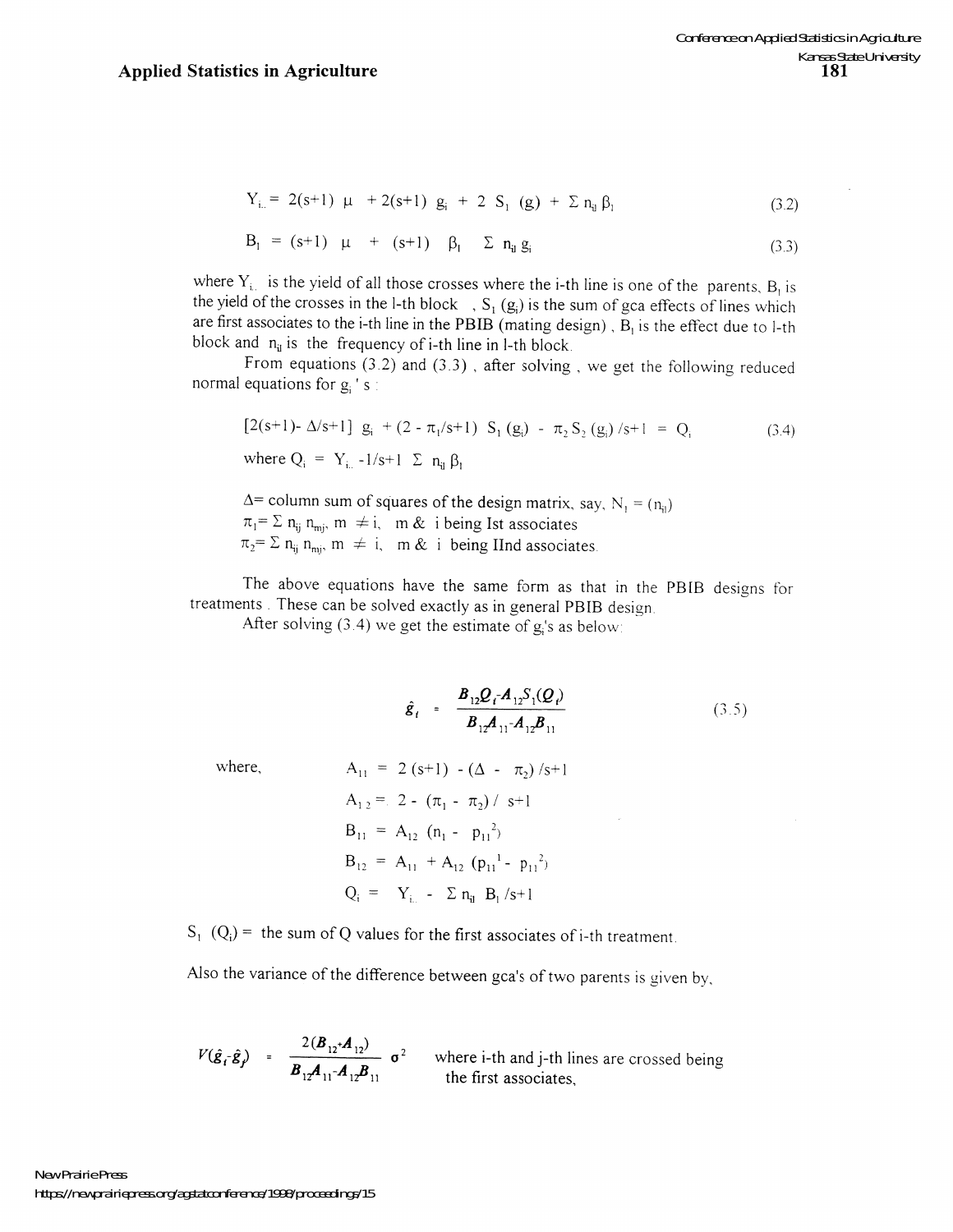$\overline{2}$   $\overline{B}_{12}$   $\overline{z}^2$  $\bm{B}_{12}$  $\bm{A}_{11}$ <sup>-</sup> $\bm{A}_{12}$  $\bm{B}_{11}$ where i-th and j-th lines are not crossed being the second associates,  $S.S_{\text{max}} = \sum \hat{\varrho} O = \hat{\varrho}' O \text{ with } (p-1) \text{ df}$ 

$$
S.S_{blocks} = \sum B_1^2 / s + 1 - Y ...^2 / N \text{ with } (p-1) \text{ df}
$$

Example (Contd.) . The incidence matrix of the design as given in section 2, is given by,

|    |  |  |  | $\begin{bmatrix} 5 & 1 & 1 & 1 & 1 & 0 \\ 1 & 5 & 1 & 1 & 0 & 1 \\ 1 & 1 & 5 & 0 & 1 & 1 \\ 1 & 1 & 0 & 5 & 1 & 1 \\ 1 & 0 & 1 & 1 & 5 & 1 \\ 0 & 1 & 1 & 1 & 1 & 5 \end{bmatrix}$ |
|----|--|--|--|------------------------------------------------------------------------------------------------------------------------------------------------------------------------------------|
| N, |  |  |  |                                                                                                                                                                                    |
|    |  |  |  |                                                                                                                                                                                    |
|    |  |  |  |                                                                                                                                                                                    |
|    |  |  |  |                                                                                                                                                                                    |

Here,  $\Delta = 29$ ,  $\pi_1 = 14$ ,  $\pi_2 = 4$ also  $p_{11}' = 2, p_{11}' = 4$ hence  $A_{11} = 5$ ,  $A_{12} = 8/5$ ,  $B_{11} = 0$  and  $B_{12} = 9/5$ therefore  $V(\hat{\mathbf{g}}_1 \cdot \hat{\mathbf{g}}_2) = 17 \sigma^2 / 36$  where lines 1 and 2 are first associates, and  $V(\hat{\mathbf{g}}_1 - \hat{\mathbf{g}}_2) = \sigma^2/4$  where lines 1 and 6 are second associates.

#### **SUMMARY**

Partial Diallel Crosses (PDC) are based on PBIB designs with two plot blocks The dual of this PBIB leads to the incomplete block design for PDC (Singh  $\&$ Hinkelmann, 1995) the present paper gives the analysis of PDC corresponding to method-2 of Griffing (1956) in Incomplete Block Design. This amounts to putting all the crosses in one block which have some common parents. The analysis is similar to the general analysis of PBIB designs.

#### **ACKNOWLEDGEMENTS**

The authors are highly thankful to the referees for their valuable suggestions.